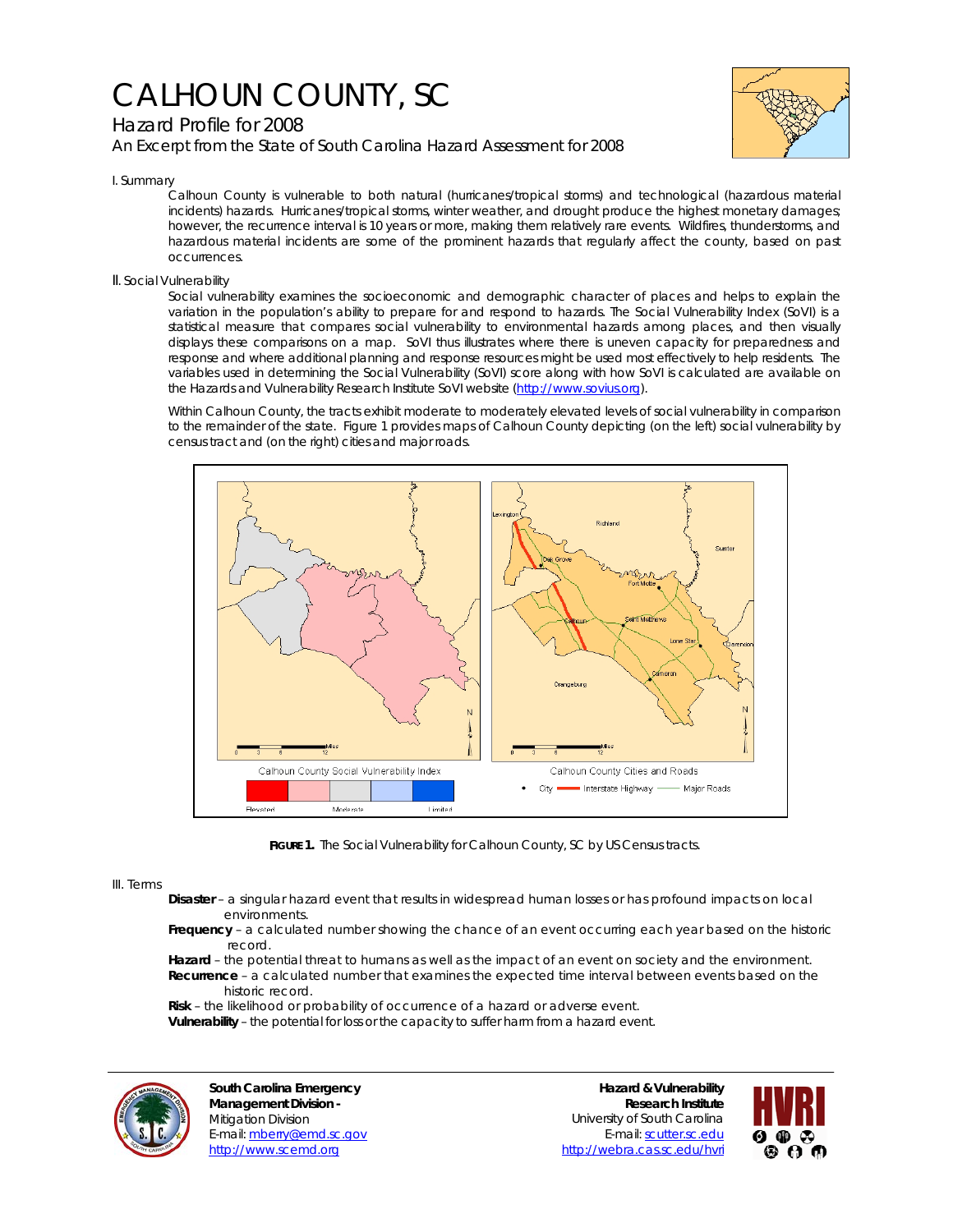#### IV. Hazard Identification

The estimated recurrence of a hazard is a useful element (based on event frequency) for distinguishing between infrequent hazards like earthquakes, and frequent hazards such as hazardous materials incidents or traffic accidents. The most common hazard events in Calhoun County are hazardous material accidents, severe thunderstorms and wind, and wildfires. Drought and earthquakes are hazards with the lowest recurrence intervals. The recurrence and hazard frequency table can be seen in Table 1.

| Hazard <sup>a</sup>                                                                                                                                                                                                                               | <b>Number of</b><br><b>Events</b> | <b>Years in</b><br><b>Record</b>                                                                                                                                             | Recurrence<br><b>Interval</b><br>(Years) | <b>Hazard Frequency</b><br>(Percent Chance<br>per Year) |
|---------------------------------------------------------------------------------------------------------------------------------------------------------------------------------------------------------------------------------------------------|-----------------------------------|------------------------------------------------------------------------------------------------------------------------------------------------------------------------------|------------------------------------------|---------------------------------------------------------|
| <b>Coastal Events</b>                                                                                                                                                                                                                             |                                   |                                                                                                                                                                              |                                          |                                                         |
| Hurricane/Tropical Storm                                                                                                                                                                                                                          | 14                                | 158                                                                                                                                                                          | 11.29                                    | 8.86                                                    |
| Ocean & Lake Surfb                                                                                                                                                                                                                                | $\mathbf{1}$                      | 16                                                                                                                                                                           | 16.00                                    | 6.25                                                    |
| Waterspout                                                                                                                                                                                                                                        | $\Omega$                          | 16                                                                                                                                                                           | $\star$                                  | $\star$                                                 |
| Dam Failure                                                                                                                                                                                                                                       | ×,                                | $\sim$                                                                                                                                                                       | ä,                                       | $\sim$                                                  |
| <b>Drought</b>                                                                                                                                                                                                                                    | $\mathbf{1}$                      | 59                                                                                                                                                                           | 59.00                                    | 1.69                                                    |
| <b>Flood</b>                                                                                                                                                                                                                                      | 6                                 | 59                                                                                                                                                                           | 9.83                                     | 10.17                                                   |
| Fog                                                                                                                                                                                                                                               | $\mathbf 0$                       | 12                                                                                                                                                                           | $\star$                                  | $\star$                                                 |
| <b>Geophysical Events</b>                                                                                                                                                                                                                         |                                   |                                                                                                                                                                              |                                          |                                                         |
| Avalanche                                                                                                                                                                                                                                         | $\overline{0}$                    | 49                                                                                                                                                                           | $\star$                                  | $\star$                                                 |
| Earthquake                                                                                                                                                                                                                                        | $\overline{2}$                    | 310                                                                                                                                                                          | 155.00                                   | 0.65                                                    |
| Landslide                                                                                                                                                                                                                                         | $\overline{0}$                    | 49                                                                                                                                                                           | $\star$                                  |                                                         |
| <b>Human-Induced Events</b>                                                                                                                                                                                                                       |                                   |                                                                                                                                                                              |                                          |                                                         |
| <b>Civil Disturbance</b>                                                                                                                                                                                                                          | $\overline{\phantom{a}}$          | $\overline{\phantom{a}}$                                                                                                                                                     | $\overline{\phantom{a}}$                 |                                                         |
| Hazardous Materials (Hazmat)                                                                                                                                                                                                                      | 81                                | 22                                                                                                                                                                           | < 0.50                                   | 368.18**                                                |
| <b>Nuclear Power Plant</b>                                                                                                                                                                                                                        | $\overline{0}$                    | 8                                                                                                                                                                            |                                          |                                                         |
| Terrorism                                                                                                                                                                                                                                         | $\Omega$                          | 29                                                                                                                                                                           | $\star$                                  | $\star$                                                 |
| <b>Transportation (Motor Vehicle)</b>                                                                                                                                                                                                             | 3,402                             | 10                                                                                                                                                                           | < 0.50                                   | 34020**                                                 |
| <b>Severe Thunderstorm Events</b>                                                                                                                                                                                                                 |                                   |                                                                                                                                                                              |                                          |                                                         |
| <b>Funnel Cloud</b>                                                                                                                                                                                                                               | $\Omega$                          | 16                                                                                                                                                                           | $\star$                                  | $\star$                                                 |
| Hail                                                                                                                                                                                                                                              | 55                                | 59                                                                                                                                                                           | 1.07                                     | 93.22                                                   |
| <b>Heavy Precipitation</b>                                                                                                                                                                                                                        | $\overline{0}$                    | 15                                                                                                                                                                           | $\star$                                  | $\star$                                                 |
| Lightning                                                                                                                                                                                                                                         | $\overline{1}$                    | 16                                                                                                                                                                           | 16.00                                    | 6.25                                                    |
| <b>Thunderstorm &amp; Wind</b>                                                                                                                                                                                                                    | 91                                | 59                                                                                                                                                                           | 0.66                                     | 154.24**                                                |
| Tornado                                                                                                                                                                                                                                           | 12                                | 59                                                                                                                                                                           | 4.92                                     | 20.34                                                   |
| <b>Temperature Extremes</b>                                                                                                                                                                                                                       | $\overline{0}$                    | 16                                                                                                                                                                           | $\star$                                  | $\star$                                                 |
| <b>Wildfire</b>                                                                                                                                                                                                                                   | 932                               | 21                                                                                                                                                                           | < 0.50                                   | 4, 438.10**                                             |
| Winter Weather (Snow & Ice)                                                                                                                                                                                                                       | 5                                 | 59                                                                                                                                                                           | 11.80                                    | 8.47                                                    |
| a Data Sources: National Climatic Data Center<br>(www.ncdc.noaa.gov/cgi-win/wwcgi.dll?wwEvent~Storm);<br>National Geophysical Data Center<br>(www.ngdc.noaa.gov/hazard/<br><sup>b</sup> Includes coastal flooding, coastal erosion, coastal winds |                                   | Unable to calculate (cannot divide by zero)<br>** Percent is greater than 100.00, therefore hazard can be<br>expected to occur more than once per year<br>- Data Unavailable |                                          |                                                         |

|  |  | TABLE 1. The Hazard Profile for Calhoun County, SC. |
|--|--|-----------------------------------------------------|
|  |  |                                                     |

V. Hazard Loss Information

When compared to South Carolina as a whole, Calhoun County has the state average or less than the state's average of loss-causing events. This comparison between the county and state can be seen in Figure 2 (page 3) with hazards that exceeded the state mean in red type. Winter weather, wind, and severe thunderstorms are well below the state mean indicating these hazards had less effect on the county when compared to the state as a whole.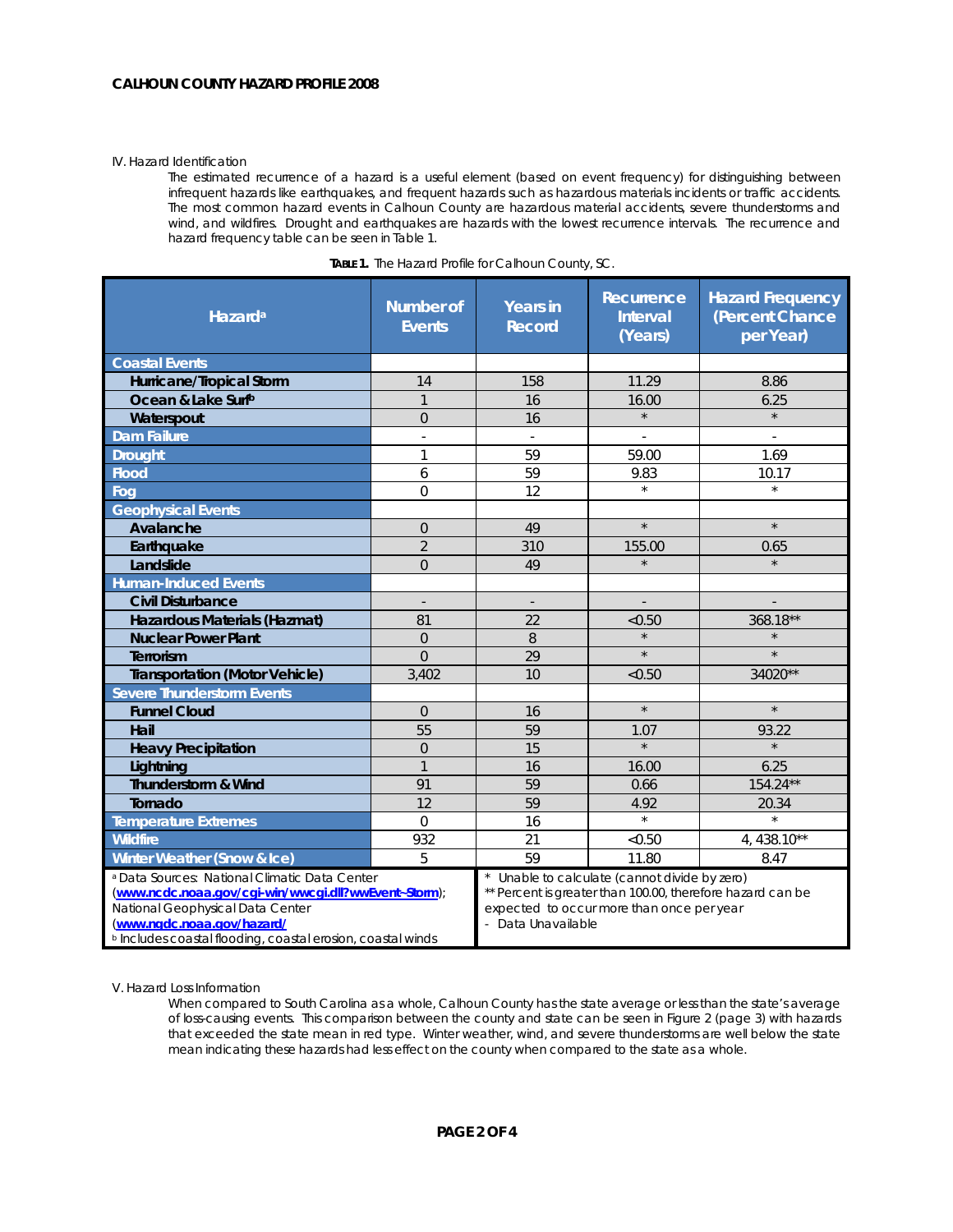

**Calhoun State Mean**

FIGURE 2. The historic loss causing hazard frequency between 1960 and 2008 for Calhoun County compared to South Carolina as reported in SHELDUS. Percentage numbers indicated in red are when the county total exceeds the state mean. Also, a hazard that is identified in the National Climatic Data Center Storm Data reports as a multiple event hazard (flooding, winter weather, coastal storm), and given a statewide or regional location, the impact of the event is equally distributed amongst the counties involved.

Another way of determining how vulnerable a county is to particular hazards is by examining the amount of damage caused by past events. In Figure 3 (page 4), the total damage is calculated as the cumulative amount of damage from 1960 to 2008 based on twelve hazard types from the Hazards and Vulnerability Research Institute's SHELDUS database - available at (http://www.sheldus.org). The historic losses in Calhoun County exceed \$63 million and are due to hurricanes, winter weather, and drought. Hurricanes/tropical storms represent 29% of the losses in Calhoun County historically. While significant for the county, these cumulative losses represent less than one percent of the state's overall total.